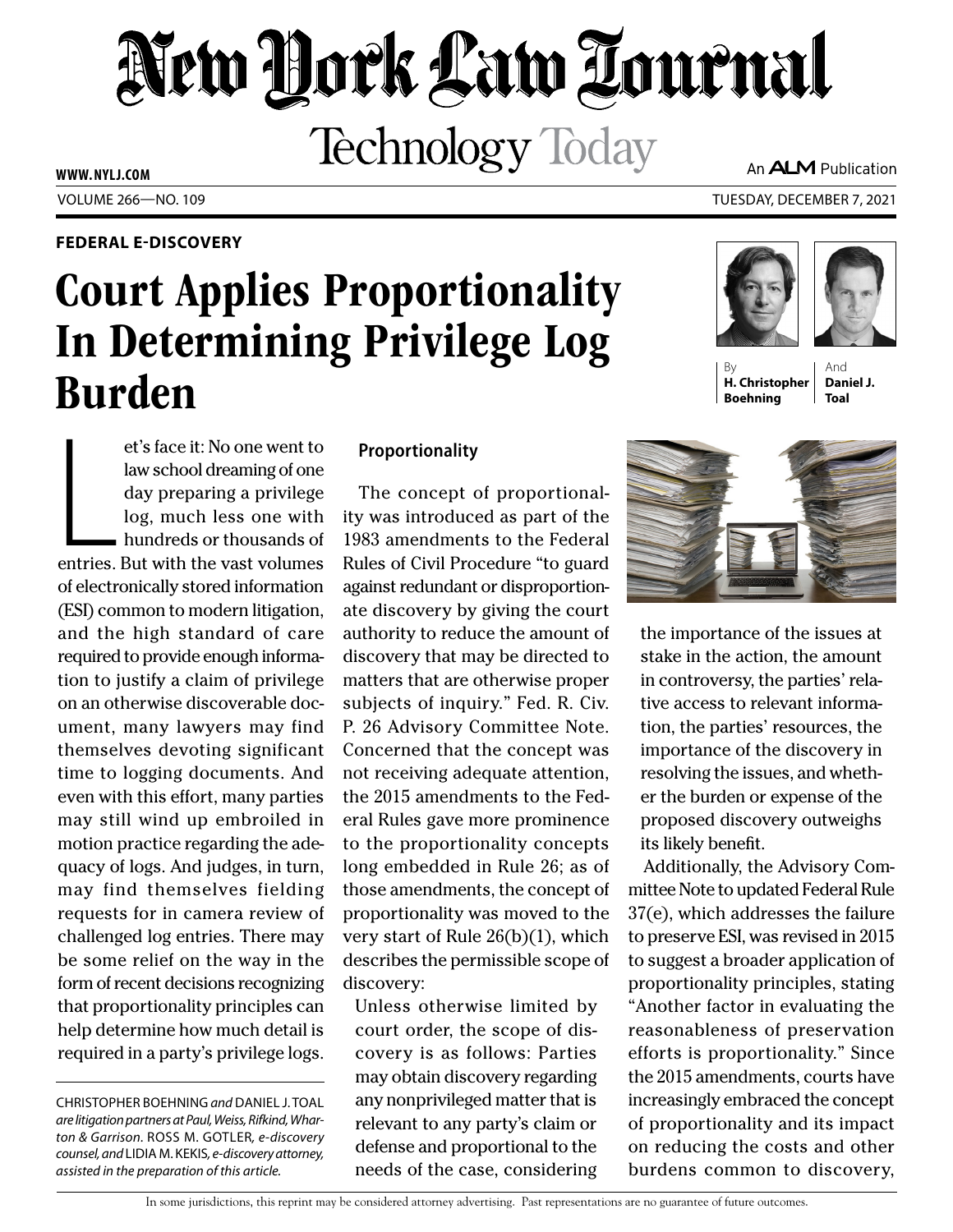applying proportionality principles as part of a number of decisions relating to discovery practice.

### **Privilege Logs**

Federal Rule of Civil Procedure  $26(b)(5)(A)$  provides that "[w] hen a party withholds information otherwise discoverable by claiming that the information is privileged or subject to protection as trial-preparation material, the party must: (i) expressly make the claim; and (ii) describe the nature of the documents, communications, or tangible things not produced or disclosed—and do so in a manner that, without revealing information itself privileged or protected, will enable other parties to assess the claim." Privilege logs are typically electronic charts intended to do just that—expressly identify documents withheld from production on the basis of privilege and provide corresponding identifying information to set forth the privilege claim. As to what information is sufficient in a privilege log, federal and local rules provide some guidance. For instance, in the Southern District of New York, Local Civ. R. 26.2(a) (2) requires, for each document withheld, the party asserting the privilege to identify the nature of the privilege, the type of document, its general subject matter, date, author, addressees, and any other recipients, and where not otherwise apparent, the relationship of the author, addressees, and other recipients to each other.

Creating a privilege log can be an arduous process for parties and their counsel, especially in situations involving privilege claims over hundreds or thousands of documents in voluminous ESI populations. As noted by the Southern District in the Committee Note to Local Civil Rule 26.2, "[w]ith the advent of electronic discovery and the proliferation of e-mails and e-mail chains, traditional documentby-document privilege logs may be extremely expensive to prepare, and not really informative to opposing counsel and the Court."

The issue of the burden of privilege logs is not new—by 1993, in the days prior to e-discovery, it was already so acute that the Advisory Committee wrote in its note to Rule  $26(b)(5)(A)$  that "[t]he rule does not attempt to define for each case what information must be provided when

Even with techniques such as categorical logging, the work to create, optimize, and defend privilege logs can still be a significant burden. As such, and since they are a standard aspect of the scope of discovery efforts, privilege logs seem ripe for application of proportionality principles.

a party asserts a claim of privilege or work product protection. Details concerning time, persons, general subject matter, etc., may be appropriate if only a few items are withheld, but may be unduly burdensome when voluminous documents are claimed to be privileged or protected, particularly if the items can be described by categories."

A few years later, a party asked a magistrate judge in the Southern District to allow him to prepare a categorical privilege log over the

objection of the plaintiff government agency. See *S.E.C. v. Thrasher*, 1996 WL 125661 (S.D.N.Y. 1996). That court did just that, finding "in appropriate circumstances, the court may permit the holder of withheld documents to provide summaries of the documents by category or otherwise to limit the extent of his disclosure. This would certainly be the case if (a) a document-bydocument listing would be unduly burdensome and (b) the additional information to be gleaned from a more detailed log would be of no material benefit to the discovering party in assessing whether the privilege claim is well grounded." Id. at \*1. The next year, citing both the *Thrasher* decision and the 1993 Advisory Committee Note, another court similarly found that a party, in a matter with voluminous discovery, was not required to produce a document-by-document privilege log and that, instead, a categorical privilege log was sufficient. *In re Imperial Corp. of Am.*, 174 F.R.D. 475 (S.D. Cal. 1997).

A growing trend has seen parties attempt to alleviate some of the burden associated with privilege logs by moving away from traditional document-by-document logs in favor of such categorical privilege logs, where sets of similar documents are grouped together in log entries. Indeed, the Southern District has encouraged categorical privilege logs in Local Civil Rule 26.2, stating that "[e]fficient means of providing information regarding claims of privilege are encouraged, and parties are encouraged to agree upon measures that further this end." Establishing a method for a receiving party to challenge logs